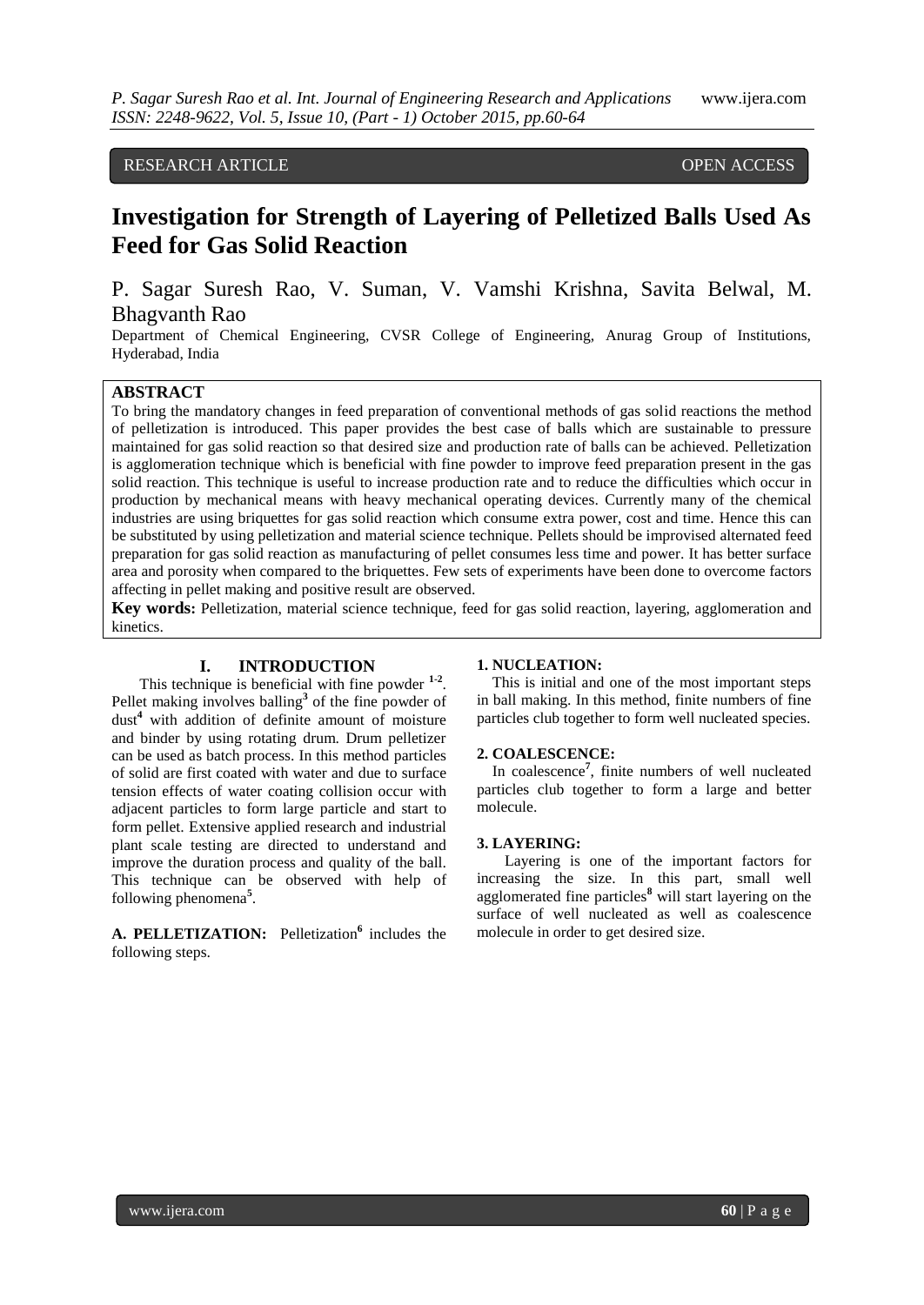

# **II. FACTORS AFFECTING PELLETIZATION**

# **1. MOISTURE CONTENT:**

Moisture content is always one of the most influencing factors on pellets strength and durability. The right amount of moisture functions as an agent during the process of pelletization which influences the pellet strength**<sup>9</sup>** and durability.

#### **2. PARTICLE SIZE**:

Particle size is one of the most important factors affecting overall quality of pellets**10,**<sup>11</sup> . Finer particle sizes generally correspond with greater pellet strength and durability as larger particles serve as fissure points. A mixture of particle sizes produces optimal pellet quality due to the increased interparticle bonding and the elimination of inter-particle spaces. The size of particle plays a significant role to the working life of pelletizing equipment. The finer the size of particle the longer the serving life of the pelletizing equipment**<sup>12</sup>** .

#### **3. BINDER:**

Binders are used to assist the pellet formation and increase the pellet durability to avoid the decomposition during storage. Binder provides the additional strength and durability after removal of moisture. It also provides extra strength during transportation.

### **4. TIME OF ROTATION:**

It plays the important role for ball formation and desired size. It provides extra sense for layering after better nucleation and agglomeration of particles. Layering is directly dependent on time of rotation if fines are available.

# **B.GAS SOLID REACTION:**

Gas solid reaction<sup>13-15</sup> provides a practical approach of pelletization or ball making. Powder cannot be used directly for gas solid reactions since the passage of gas is not possible because of tight packing of the powder.

Since there is disturbance in distribution or passage of gas so powder is preferred to convert into pellet or ball with the help of binder for suitable distribution or passage of gas through solid.  $A (gas) + bB (solid)$  Products

In recent years a great deal of work has been done on the development of alternatives to the shrinking core model for non-catalytic gas-solid reactions**<sup>16</sup>** . Much of the earlier work was purely analytical, and only in two very recent studies was there an attempt made to compare the predictions of the models with actual experimental measurements. A common feature of all these models is the postulate that the reaction takes place on a distributed surface, within the porous<sup>17</sup> body, which is represented as an assembly of individual particles or channels.

In the majority of cases the mathematical representation of these systems led to a set of simultaneous differential equations which had to be solved numerically. The computed results shown in the previous publications served primarily an illustrative purpose, indicating certain trends, for given specific situations. It follows that in their present form the "structural models" available at present are not immediately accessible for the interpretation of experimental data or for the prediction of the behavior of a given system. Therefore it would be desirable to consolidate ideas currently available on structural models into a general dimensionless representation. Ideally such treatment should provide both an overview of the interaction of the various parameters and a convenient framework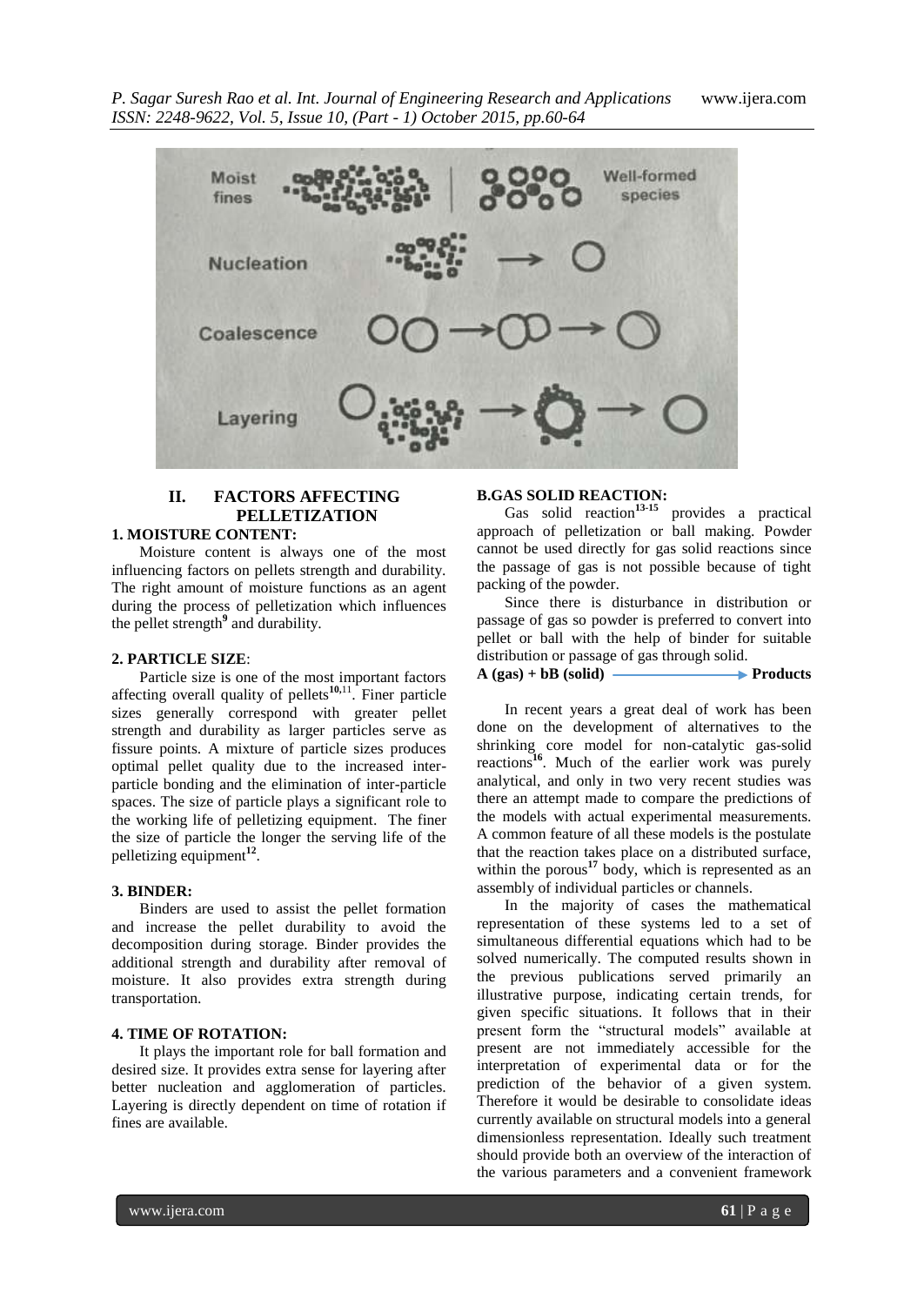for prediction and interpretation of experimental data, without recourse to numerical computation in each instance. The purpose of the paper is to attempt the development of such a general model, at least for systems undergoing first order irreversible reactions and where structural changes occurring in course of the reaction may be neglected.

#### **FACTORS AFFECTING GAS SOLID REACTION:**

# **1. POROSITY OF PELLETS:**

Rate of gas solid reaction<sup>18,19</sup> depends upon the porosity of material. If the porosity of pellet is high then rate of reaction is also fast and vice versa.

# **2. DIFFUSION**:

 $Diffusion$ <sup>20, 21</sup>within the pellet is either equimolar counter-diffusion or at low concentration of the diffusing species.

#### **3. SURFACE AREA OF PELLET:**

Surface area is one of the important factors because high surface area provides **<sup>22</sup>** high rates of reaction and high quantity of desired product.

- **ADVANTAGES OF BALLS OVER BRIQUETTES:**
- 1. Ball provides more surface area then briquettes.
- 2. Ball has more compressive and tensile strength than briquettes.
- 3. High porosity is achievable in case of ball over briquettes.
- 4. The observed rate of reaction is high in case of balls than briquettes for gas solid reaction.
- 5. Low operating and maintenance cost for ball making over briquettes making.
- 6. Low requirement of energy and man power for ball making over briquettes.

# **III. MATERIALS AND METHODS**

Zirconium oxide, starch, coke, moisture are the raw materials which are used for feed preparation of gas solid reaction. In this moisture and binder helps to achieve agglomeration and material science techniques.

#### **METHOD: DRUM PELLETIZER**

- 1. In drum pelletization the known amount of feed along with definite quantity of moisture and binder is fed to the drum and made to rotate for specified time and allowed for ball formation.
- 2. This is one of the useful methods of pelletization and it is easy to operate.
- 3. The quality depends upon the amount of binder and moisture used.
- 4. The quality of ball is assured on basis of the compressibility test and drop test.
- 5. This is one of the useful techniques of agglomeration.
- 

# **IV. RESULT AND DISCUSSION: SET OF EXPERIMENTS**

| 1. Total feed with total moisture       |                |
|-----------------------------------------|----------------|
| Total feed with stepwise moisture       |                |
| 3. Stepwise feed with stepwise moisture | 4 <sup>1</sup> |
| Total moisture with stepwise feed.      |                |

### **1. TOTAL FEED WITH TOTAL MOISTURE i. WITHOUT MOISTURE :**

| Feed quantity                                          | : 5 kg                      |  |
|--------------------------------------------------------|-----------------------------|--|
| Moisture Added                                         | : No moisture added         |  |
| Time forrotations                                      | $\therefore$ 20 minutes     |  |
| Procedure                                              | : Take standard feed of $5$ |  |
| kg of perfectly mixed in Rotary drum without adding    |                             |  |
| any moisture and rotate it for 20 Minutes.             |                             |  |
| Observation                                            | : No desired $(6 - 8$ mm)   |  |
| size ball formation is found. In it fine powder remain |                             |  |
| same.                                                  |                             |  |
| Production rate                                        | $: 0\%$                     |  |
| Result                                                 | : Low amount<br>of          |  |
| agglomerated particles without ball production can be  |                             |  |
| seen.                                                  |                             |  |

# **ii.1% Moisture**

| Feed quantity                                       | : $5 \text{ kg}$                                                |  |  |  |
|-----------------------------------------------------|-----------------------------------------------------------------|--|--|--|
| Moisture Added                                      | $: 1\%$ (50 ml for 5 kg feed)                                   |  |  |  |
| Time for rotations : 20 minutes                     |                                                                 |  |  |  |
| Procedure                                           | : Take standard feed of 5 kg of                                 |  |  |  |
| perfectly mixed in rotary drum and                  |                                                                 |  |  |  |
|                                                     | Sprinkle1 % moisture (50 ml) and rotate it for 20               |  |  |  |
| minutes.                                            |                                                                 |  |  |  |
| Observation                                         | : Most of the fine particles are                                |  |  |  |
| formed in to fine balls (1mm size).                 |                                                                 |  |  |  |
| Production rate                                     | $\therefore$ 2 %                                                |  |  |  |
| Result                                              | : Agglomeration of particles                                    |  |  |  |
|                                                     | takes place at better rate but ball production<br><sup>is</sup> |  |  |  |
| very Low due to high agglomeration and granulation. |                                                                 |  |  |  |
|                                                     |                                                                 |  |  |  |

#### **iii.3% Moisture Added:**

| Feed quantity                       | : $5 \text{ kg}$                                         |
|-------------------------------------|----------------------------------------------------------|
| Moisture Added                      | : 3 % (150 ml for. 5 kg feed).                           |
| Time for rotations                  | $\therefore$ 20 minutes                                  |
| Procedure                           | : Take standard feed of 5 kg of                          |
| perfectly mixed in rotary drum and  |                                                          |
|                                     | Sprinkle 3 % moisture (150 ml) and rotate it for 20      |
| minutes.                            |                                                          |
| Observation                         | : small quantity of desired balls                        |
| are appeared and rest of feed is in |                                                          |
| Granules form.                      |                                                          |
| Production rate                     | $.5\%$                                                   |
| Result                              | : high rates of granulation and                          |
|                                     | ball formation is observed but ball size is not desired. |
|                                     |                                                          |

#### **iv. 5% Moisture Added:**

Feed quantity : 5 kg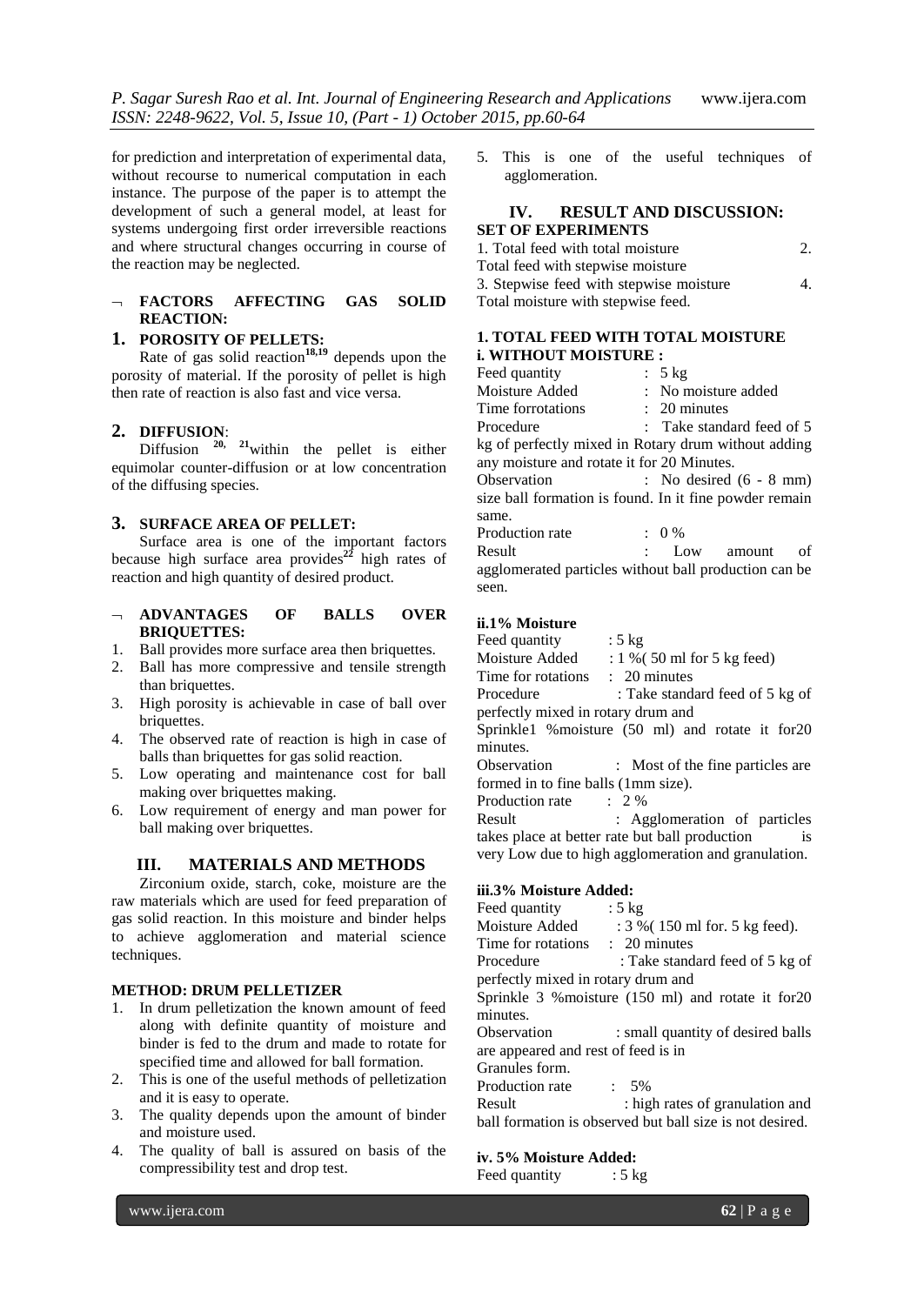Moisture Added : 5 % (250 ml for 5 kg feed) Time for rotations : 20 minutes Procedure : Take standard feed of 5 kg of perfectly mixed in rotary drum and Sprinkle 5 %moisture (250 ml) and rotate it for20 minutes. Observation : Large quantity of agglomerated particles are present desired particles size balls are formed in small quantity from the range 1 mm - 10 mm size. Production rate : 10-15 % Result : High rates of agglomeration and ball formation is seen and ball formation of desired size can be seen.

#### **v. 7%Moisture Added:**

Feed quantity : 5 kg Moisture Added : 7 % (350 ml for 5 kg feed) Time for rotation : 20 minutes Procedure : Take standard feed of 5 kg

of perfectly mixed in rotary drum and sprinkle 7 %moisture (350 ml) and rotate it for20

minutes.

Observation : Excess moisture is observed in each pellet, they are liable to

deformation due to its plasticity. Pellet wall collision and pellet- pellet collision is observed. No fine particles are present in it.

Production rate : 12%

Result : Here rate of ball formation and agglomeration is high along with excess moisture. Lumps formation is further taking place in this case.

# **2. TOTAL FEED WITH STEPWISE MOISTURE i. 1% moisture followed by 2% moisture**

| 2% moisture followed by 1% moisture                 |  |  |  |  |
|-----------------------------------------------------|--|--|--|--|
| Feed quantity<br>$: 5 \text{ kg}$                   |  |  |  |  |
| Moisture Added<br>overall $3\%$ (150 ml)            |  |  |  |  |
| moisture added                                      |  |  |  |  |
| Time for rotations<br>$\therefore$ 20 minutes       |  |  |  |  |
| Procedure<br>: Take standard feed of 5 kg           |  |  |  |  |
| total and sprinkle $1\%$ (or $2\%$ ) in rotate      |  |  |  |  |
| drum and rotate for 10 minutes and after sprinkle   |  |  |  |  |
| another $2\%$ (or $1\%$ ) and rotate for another 10 |  |  |  |  |
| minutes.                                            |  |  |  |  |
| Observation<br>: most of the fine particles         |  |  |  |  |
| are formed in to fine balls (1mm size).             |  |  |  |  |
| Production rate<br>$.8\%$                           |  |  |  |  |
| Result<br>: Low quantity of balls and               |  |  |  |  |
| high quantity of agglomerated particles is seen and |  |  |  |  |
| presence of heavy amount of agglomerated particles  |  |  |  |  |
| lowers the possibility of ball formation.           |  |  |  |  |

#### **3. Stepwise Feed With Stepwisemoisture**

Feed quantity : 5 kg Moisture Added : Overall 250 ml (For every 1 kg) feed 50 ml moisture is added). Time for rotations : 20 minutes

Procedure : For every 1 kg Feed 50 ml (5%) is added and made to rotate for 5 minutes and then repeat it for up to 5 kg.

Observation : Small quantity of balls are formed in first rotation, then after adding fine

Particles and moisture nucleation and layering is observed that it continued for continuous process.

Production rate : 33 %.

Result : This is one of the effective way of ball formation which shows better results than other cases and large quantity of ball formation takes place due to step wise addition of feed and moisture which further helps for layering over well nucleated particle. Desired size of ball can be achieved.

#### **4. Total moisture with Step wise feed.**

Feed quantity : 5 kg.

Moisture Added : overall 4% moisture for total feed

Time for rotations : 20 minutes

Procedure : Take standard feed of 5 kg and take half of the feed (2.5kg) in rotary

drum and sprinkle 8 % moisture (200ml) and rotate it for 10 minutes. After that add another half feed (2.5 kg)in rotary drum and rotate it for10 minutes.

Observation : In first part pellet-pellet collision and pellet-wall collision is observed.

After adding fine particles without any moisture to it, collision pellets are deformed to different size granules.

Production rate : 45 %.

Result : This is one of the best cases that have been observed during the experiments. Here step wise addition of feed and moisture helps for growth of t ball through one time layering mechanism over well nucleated particle. Any desired size of ball can be achieved in this case. This case provides the best production rate in all experiments.

# **V. OVERALL RESULT**

When compared to total feed with total moisture, excellent result is achieved in total feed with step wise moisture and total moisture with step wise moisture

#### **VI. CONCLUSION**

As moisture is increasing pellet formation is also increasing until the excess moisture is reached. Optimum moisture is best for desired pellets. The rate of ball formation depends upon the way of addition of feed and moisture. Moisture and binder quantity plays an important role in providing enough strength to balls after drying and coking which can utilized as alternative feed for gas solid reaction. Various cases of strength of layering of ball can be utilized for the gas solid reaction. Desired size of ball can be achieved through exponential increase in layers of dust particles over a well nucleated ball. Above